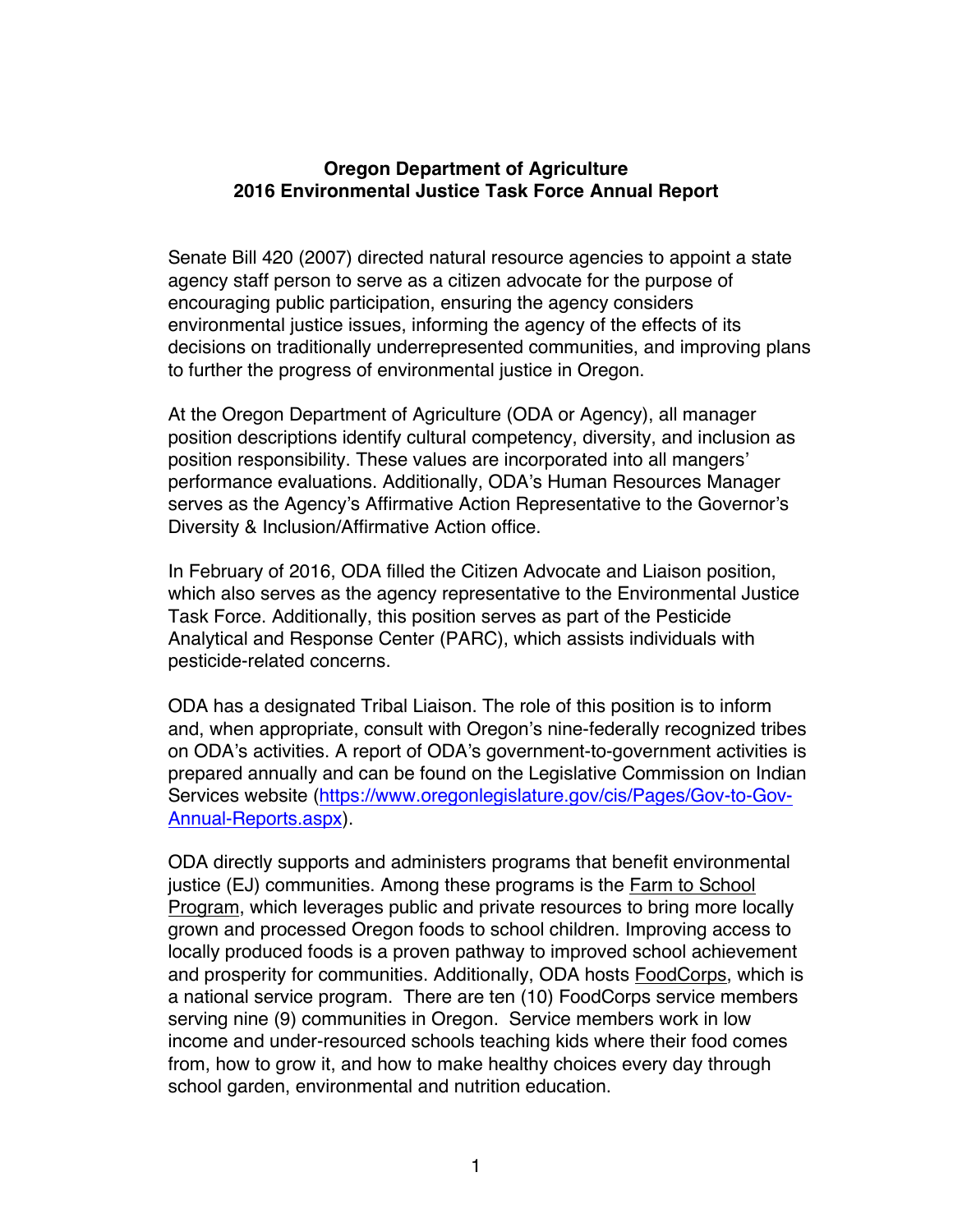The Farm Direct Nutrition Program (FDNP), jointly administered by OHA and ODA to provide eligible, low-income seniors and WIC (Women, Infants and Children Special Supplemental Nutrition Program) families with assistance to purchase fresh, locally grown fruits, vegetables and cut herbs from authorized farmers selling directly to consumers. This provides an additional source of nutritious food and education on selecting and preparing fresh produce to qualifying recipients while supporting local farm stands and farmers' markets.

ODA also has a number of regulatory and consumer protection-related programs that have a positive impact on EJ communities:

The Confined Animal Feeding Operation (CAFO) Program is operated in conjunction with the Oregon Department of Environmental Quality (DEQ) under a Memorandum of Understanding and overseen by EPA. The program issues permits to qualifying CAFOs and provides inspection oversight to protect Oregon's water quality by preventing animal wastes from entering surface and ground water. After an EJ-specific concern for a proposed new large CAFO in Morrow County was raised, ODA conducted additional outreach to EJ communities in that area to provide details about the permit process and encourage public participation. Outreach included presentations, bi-lingual flyers, news releases to local newspapers, and radio interviews. Additionally, the CAFO NPDES permit was translated into Spanish and made available online. The CAFO program has added additional EJ outreach activities to the CAFO Notice and Public Participation checklist for use in future noticing activities. The CAFO program also has native Spanish speaking staff to assist permittees and the public. The CAFO Program manager presented the EJ / CAFO Program interaction and outreach activity process at a 2016 National CAFO meeting.

The Insect Pest Prevention & Management Program (IPPM) works to protect Oregon's agriculture, horticulture, natural resources, and quality of life from invasive insect pests. In 2016, in conjunction with USDA and other federal and state agencies, IPPM conducted an eradication program to combat the invasive Asian Gypsy Moth (AGM) by aerial application of a biological control agent on approximately 7,000 acres in the Portland area. Outreach and education efforts were made to all who lived or worked in the treatment area including known houseless populations that would potentially be affected. Open houses and workshops providing information on the invasive pest and the eradication efforts were offered in several locations during evening hours and on weekends. Several varieties of media were also used including signs and electronic boards located in highly visible locations, mailings, and press releases in multiple languages. 211info was also utilized in an effort to provide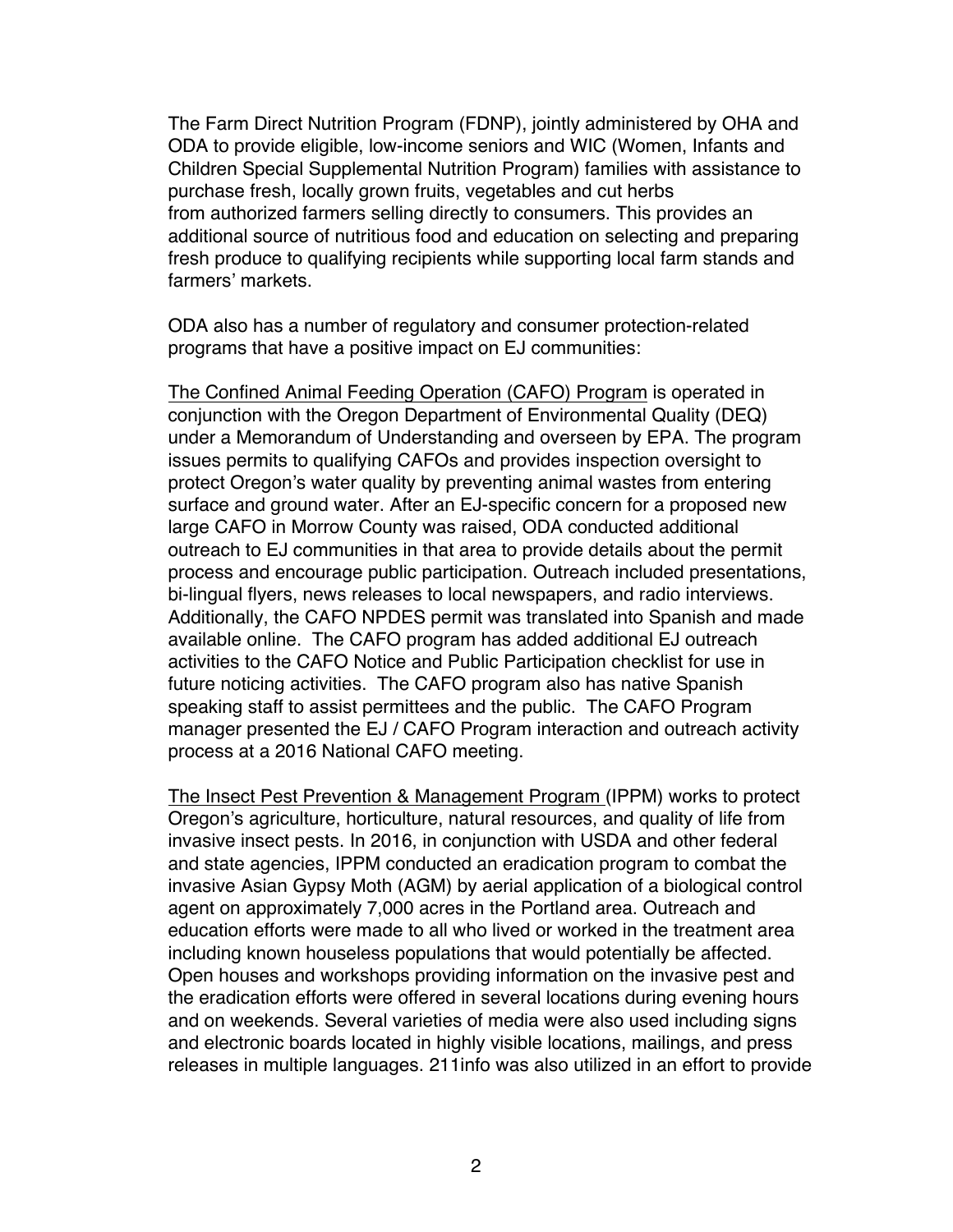24-hour assistance to anyone seeking additional information or had a concern about the AGM eradication effort.

The Weights and Measures Program ensures that weighing and measuring devices used in commerce are accurate and correctly used. This service helps consumers receive an accurate amount of food, milk, gasoline or other products purchased. Although, it is important for all consumers to receive an accurate amount of goods, it is a particular hardship for low-income consumers to receive fewer goods than that believed to have been purchased. Therefore, this program particularly benefits Oregon's low-income community members.

Regulatory Lab Services provides laboratory analysis and technical support to ODA's regulatory enforcement programs in order to:

- Protect against food-borne illness and injury.
- Reduce exposures to toxics and potential impacts on human health and the environment.
- Improve water quality on agricultural lands, and
- Monitor waters for safe shellfish harvest.

The Food Safety Program ensures food is safe for consumption. Activities that particularly benefit EJ communities include the following:

- ODA Food Safety Inspectors check expiration dates on certain products, including baby formula, during inspections to ensure they are not beyond the expiration date. Low-income communities, out of economic necessity, tend to shop more often at discount food stores that may offer products for sale nearing the expiration date. While this is often more of a food quality than a food safety issue, it is a food safety issue with certain perishable products, such as baby formula.
- The Food Safety program tracks the number of businesses whose preferred language is other than English. There are approximately 80 businesses where the operator prefers Spanish, Chinese, Vietnamese, Thai, Burmese, Korean, or Russian. Many ODA food safety inspectors speak multiple languages, and inspectors provide educational assistance to all the firms they inspect to help them understand and meet food safety requirements.
- Some EJ communities purchase foods predominantly from small neighborhood convenience stores and markets that focus on certain ethnic or cultural groups. Some smaller establishments may need extra assistance in proper food handling and storage, including keeping foods out of the temperature danger zone, handling and preparing food safely, and purchasing food from approved (licensed) sources. ODA provides this extra assistance when needed.
- ODA commonly provides food recall information in several languages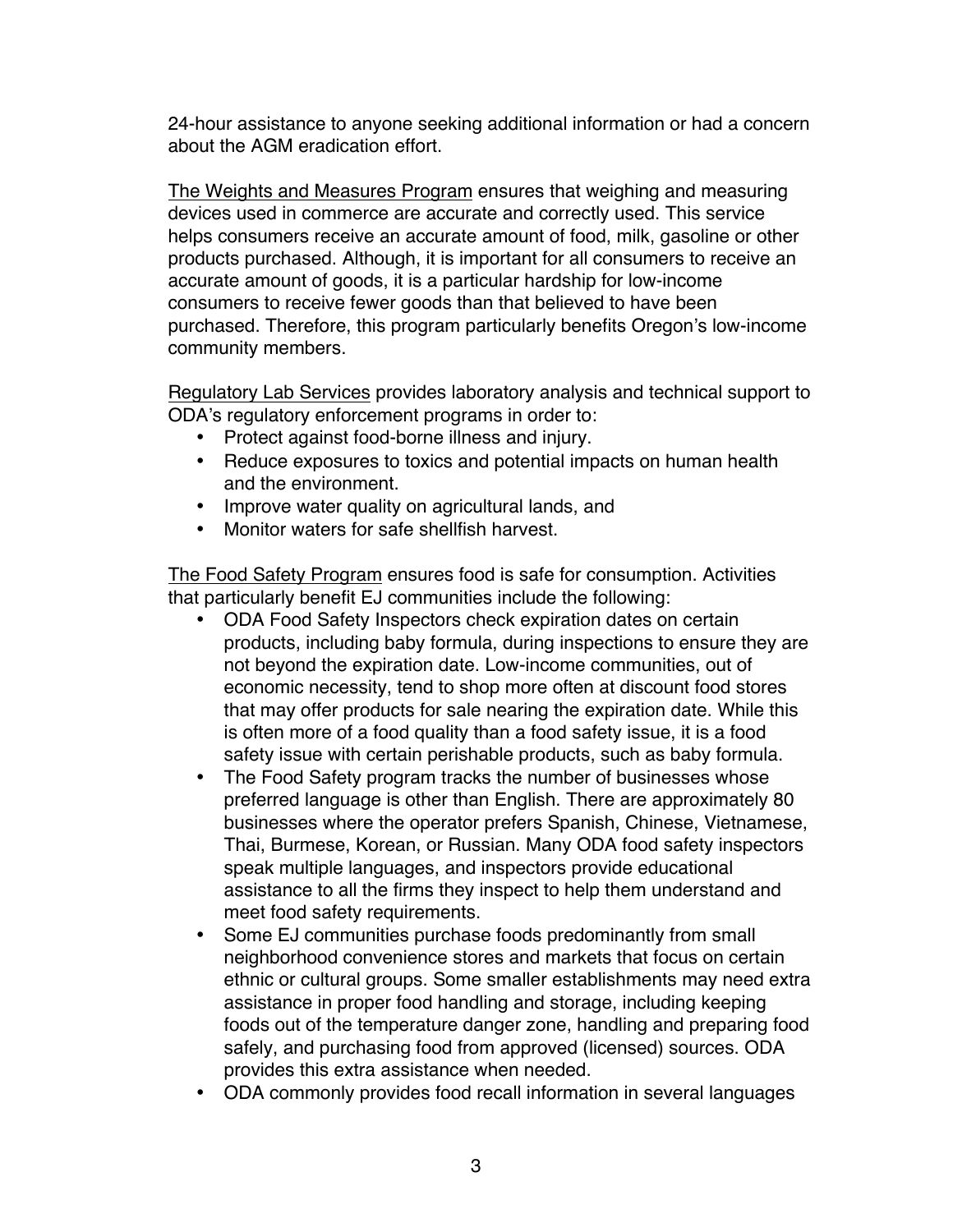and tries to provide the information in a way that reaches affected businesses and consumers.

• The Food Safety program continues to translate materials into Spanish including the Brand Registration Application Form. ODA also collaborated with OSU Extension to translate and publish the new food safety licensing exemption for home bakers.

The Animal Health Program tracks livestock movement in and out of the state, establishes disease testing and vaccination requirements for interstate movement, conducts outreach and education about livestock disease prevention, and investigates reports of certain livestock diseases. Outreach and education including materials are available in multiple languages.

The Smoke Management Program administers the rules for field burning in the Willamette Valley in an interest of public health and welfare.

• Based upon the "Summary of the 2016 Field-Burning Season" document, there were a total of 21 days when burning was conducted; six of the 21 days resulted in impacts to municipalities, either light or moderate. For the second consecutive year, nephelometers were placed in Detroit and Mill City. This was done in response to concerns that residents in both cities had of being adversely impacted over other Oregon cities. Detroit was either lightly or moderately impacted on two of 21 days. Mill City was either lightly or moderately impacted on three of 21 days of burning.

The Pesticide Program continues to increase efforts to reach and serve Spanish-speaking pesticide applicators and workers.

- ODA partnered with KUNP Univision in Portland to provide two television Public Service Announcements (PSA) on pesticide safety outreach to Spanish speaking communities that work in landscape maintenance settings, and on agricultural establishments such as nurseries, greenhouses, forestry tract operations, and field crops. The PSAs will be 60 seconds each, and run 10 times a week for 6 months starting in January 2017. The agricultural establishment PSA will focus on Worker Protection Standards (WPS) that agricultural workers are entitled to (especially PPE, training, and anti-retaliation provisions), while the PSA directed toward landscape maintenance workers will emphasize reading the pesticide label (or finding someone who can read if for you), protecting your family from "take home" pesticide exposure, drift prevention, and prevention of pesticide contamination of water resources.
- ODA partnered with OSU Extension to provide WPS Train-the-Trainer trainings across the state for 3 months starting in December 2016. There will be a total of 8 trainings free of charge to individuals